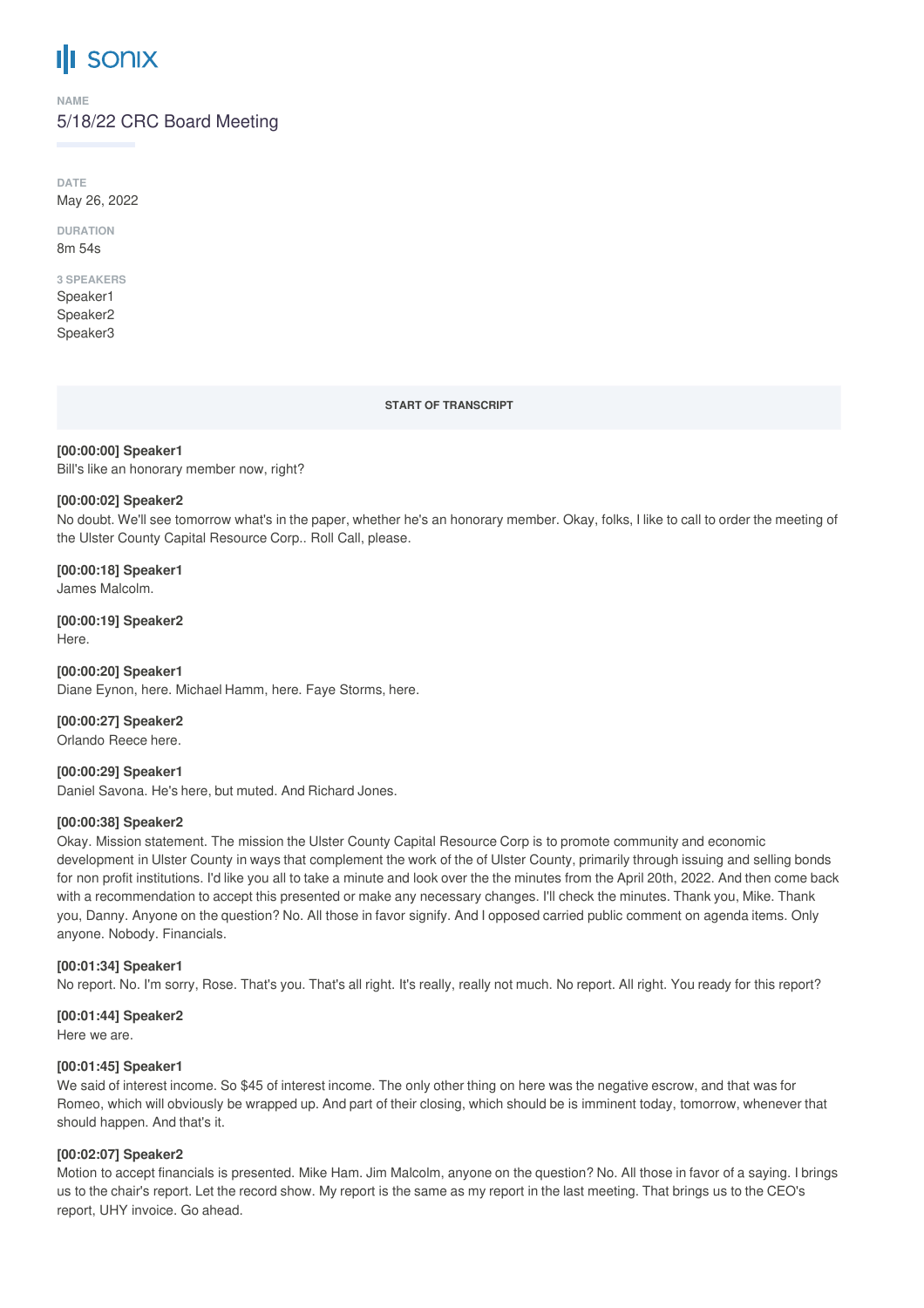#### **[00:02:29] Speaker1**

So same thing here. This was more than we had originally anticipated, but is under budget? I think it was 7500. I know Diana and I had looked at it a week or two ago, but a lot has happened in the last couple weeks. So it's 7000 again, like I said, under budget. So a Diane and I, same thing as with the IDA. We plan to discuss with you ways to make this better and streamlined a little bit better. I just mean a motion and a non roll call vote to pay it. Please.

#### **[00:03:04] Speaker2**

I have a motion to pay the UHY I'll make that motion. Thank you. Today. Can I have a second or. Mr. Reese? Thank you. Right away. Give somebody else a chance. Orlando. Hey, Rose. Go out with a bang. All those in favor signify by saying I. Oppose, carry. Thank you, sir. People's place update.

#### **[00:03:25] Speaker1**

So on page ten is an update from people's place of where these cards were distributed and what's going on. You can see go. Yes. Do you have a question? Nope. Yes. Sorry. So all the way to the right, you can see that People's Place distributed 1300 of the gift cards. Already 1879 were distributed all together. Remaining at any of the locations is 211. I just want to touch base on a couple of these that have so many of how much were initially given to them. Phoenicia Library and then the Pine Hill Library. They received them like two days before I got this report from Christine. There were some issues of getting them out there, so I drove them out there a couple of Fridays ago. So I will tell you, though, that I did talk to the director of the Phoenicia library, and she told me that it was literally a mini Christmas for some of these people. And they were so appreciative because this is like we had talked about. This is the time of year that people forget about things like this and to be able to share to people that need help at this time of year as well. So, did they say how many were distributed? Do they get them all out? 1879 have been given out. 211 are remaining at locations. They did get an extra 90 gift cards comped because of like the discount of buying so many. So.

#### **[00:05:18] Speaker2**

Excellent job. Thank you, Mr. Ham, for coming up with that idea and everyone for working with, in spite of whatthey said. I'm sorry.

#### **[00:05:28] Speaker2**

In spite of what they said about the cards, it was a great idea. People, glass houses, whatever. We know it made somebody happy. That's all that matters. So that's it, Rose. That's it. They get a motion to accept the CEO's report. Rick. Thank you, Rick. I knew you were going to say that, Danny. Second. Anyone on the question. All those in favor, I suppose. Carrie, thank you very much. Audit Dr. D.

#### **[00:06:05] Speaker1**

Nothing to report.

## **[00:06:06] Speaker2**

Chair. Excellent. Finance Fay Come on. Come strong.

#### **[00:06:13] Speaker1**

Should I sing a response or something?

#### **[00:06:15] Speaker2**

Absolutely. Please do. Oh, God. Oh, chair. Oh, God. Hey, you good? You better make room on your business card for that, too. Some good stuff there. Mr. Hamm. Governance. Governance. Do we have to go through the UTEP on this one for UCCR?

**[00:06:41] Speaker1** Joe.

**[00:06:46] Speaker3** We?

**[00:06:48] Speaker2** We could.

## **[00:06:50] Speaker3**

We could. Mr. Ham And the reason I'm stumbling a little bit is that, you know, a big part of the UTEP is the pilot agreement. Correct. Maybe what we should do is forward this back to governance because there's no pilot agreement with the CRC because you're doing not for profit projects. So I think what we should do is my recommendation respectfully would be to to pass this back to governance and have governance look at this in terms of how they want this to be handled on CRC projects.

## **[00:07:25] Speaker2**

Let the record know the council passed the buck back to Mr. Hamm. I got it. I got it. You know, and somewhere along the line, Diane, don't worry, I'll throw it back over to audit Ok. I don't know how.

**[00:07:39] Speaker1**

But I believe.